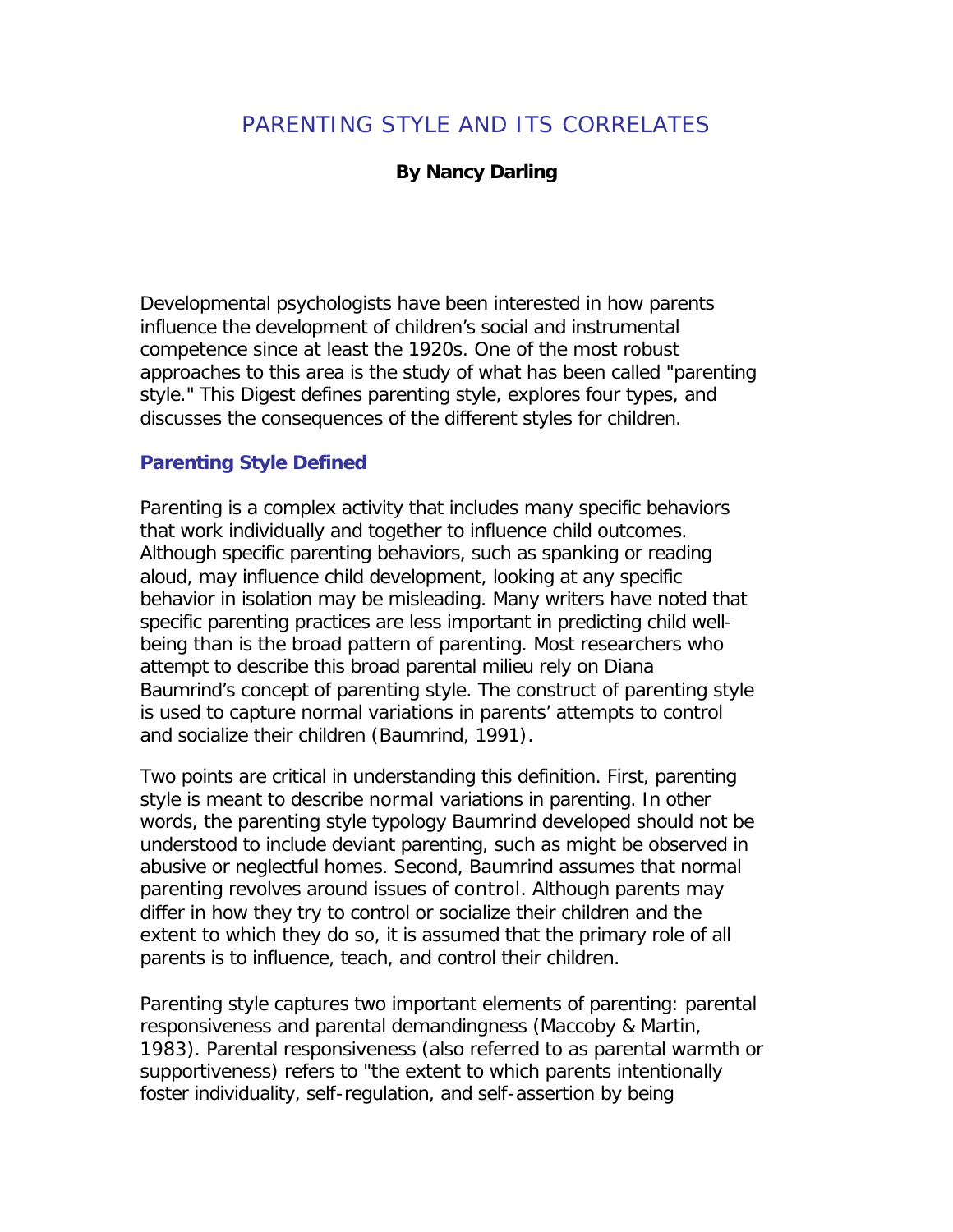attuned, supportive, and acquiescent to children's special needs and demands" (Baumrind, 1991, p. 62). Parental demandingness (also referred to as behavioral control) refers to "the claims parents make on children to become integrated into the family whole, by their maturity demands, supervision, disciplinary efforts and willingness to confront the child who disobeys" (Baumrind, 1991, pp. 61-62).

# **Four Parenting Styles**

Categorizing parents according to whether they are high or low on parental demandingness and responsiveness creates a typology of four parenting styles: indulgent, authoritarian, authoritative, and uninvolved (Maccoby & Martin, 1983). Each of these parenting styles reflects different naturally occurring patterns of parental values, practices, and behaviors (Baumrind, 1991) and a distinct balance of responsiveness and demandingness.

- *Indulgent parents* (also referred to as "permissive" or "nondirective") "are more responsive than they are demanding. They are nontraditional and lenient, do not require mature behavior, allow considerable self-regulation, and avoid confrontation" (Baumrind, 1991, p. 62). Indulgent parents may be further divided into two types: democratic parents, who, though lenient, are more conscientious, engaged, and committed to the child, and nondirective parents.
- *Authoritarian parents* are highly demanding and directive, but not responsive. "They are obedience- and status-oriented, and expect their orders to be obeyed without explanation" (Baumrind, 1991, p. 62). These parents provide well-ordered and structured environments with clearly stated rules. Authoritarian parents can be divided into two types: nonauthoritarian-directive, who are directive, but not intrusive or autocratic in their use of power, and authoritarian-directive, who are highly intrusive.
- *Authoritative parents* are both demanding and responsive. "They monitor and impart clear standards for their children's conduct. They are assertive, but not intrusive and restrictive. Their disciplinary methods are supportive, rather than punitive. They want their children to be assertive as well as socially responsible, and self-regulated as well as cooperative" (Baumrind, 1991, p. 62).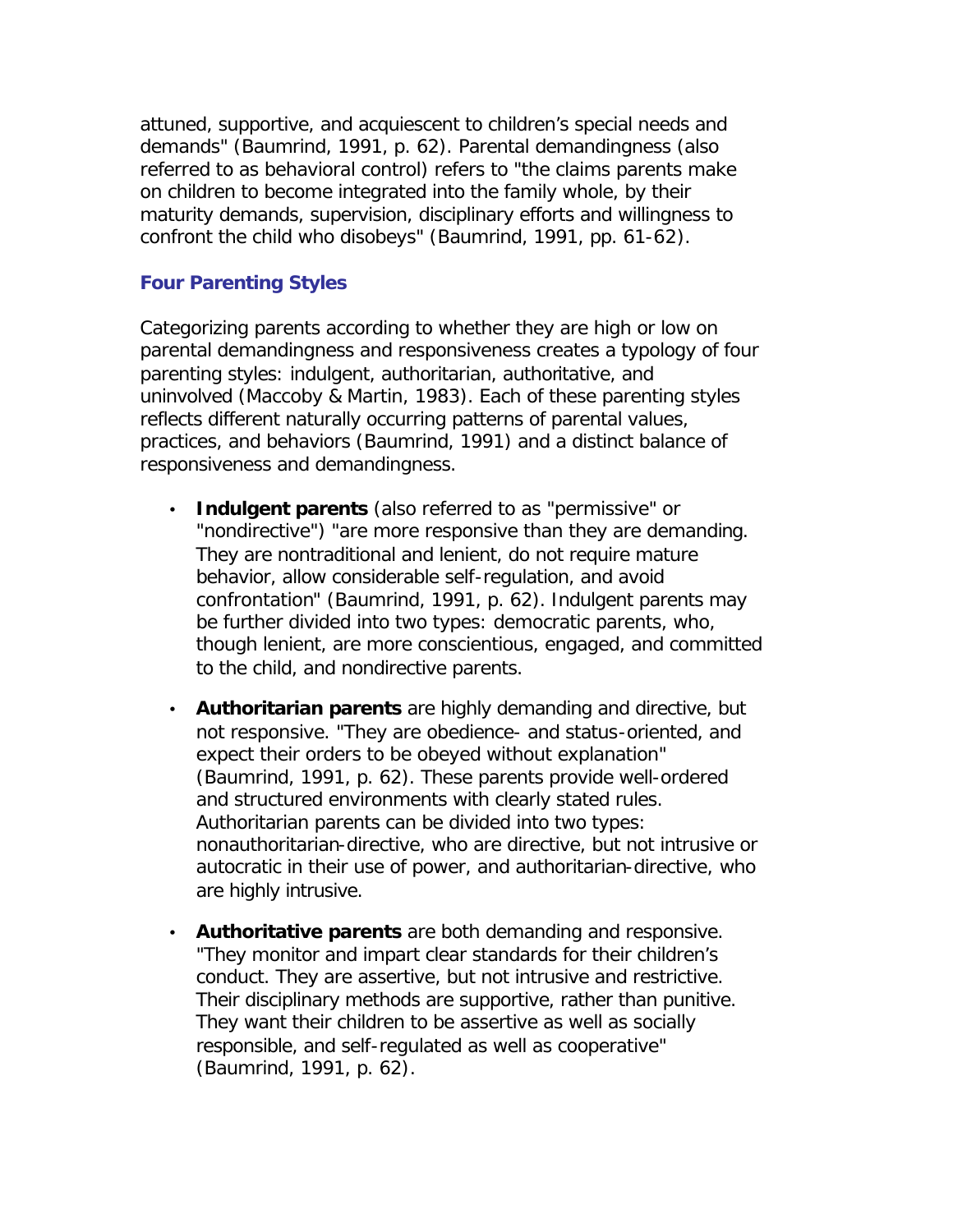• *Uninvolved parents* are low in both responsiveness and demandingness. In extreme cases, this parenting style might encompass both rejecting–neglecting and neglectful parents, although most parents of this type fall within the normal range.

Because parenting style is a typology, rather than a linear combination of responsiveness and demandingness, each parenting style is more than and different from the sum of its parts (Baumrind, 1991). In addition to differing on responsiveness and demandingness, the parenting styles also differ in the extent to which they are characterized by a third dimension: psychological control. Psychological control "refers to control attempts that intrude into the psychological and emotional development of the child" (Barber, 1996, p. 3296) through use of parenting practices such as guilt induction, withdrawal of love, or shaming.

One key difference between authoritarian and authoritative parenting is in the dimension of psychological control. Both authoritarian and authoritative parents place high demands on their children and expect their children to behave appropriately and obey parental rules. Authoritarian parents, however, also expect their children to accept their judgments, values, and goals without questioning. In contrast, authoritative parents are more open to give and take with their children and make greater use of explanations. Thus, although authoritative and authoritarian parents are equally high in *behavioral control*, authoritative parents tend to be low in *psychological control*, while authoritarian parents tend to be high.

#### **Consequences for Children**

Parenting style has been found to predict child well-being in the domains of social competence, academic performance, psychosocial development, and problem behavior. Research based on parent interviews, child reports, and parent observations consistently finds:

- Children and adolescents whose parents are *authoritative* rate themselves and are rated by objective measures as more socially and instrumentally competent than those whose parents are nonauthoritative (Baumrind, 1991; Weiss & Schwarz, 1996; Miller et al., 1993).
- Children and adolescents whose parents are *uninvolved* perform most poorly in all domains.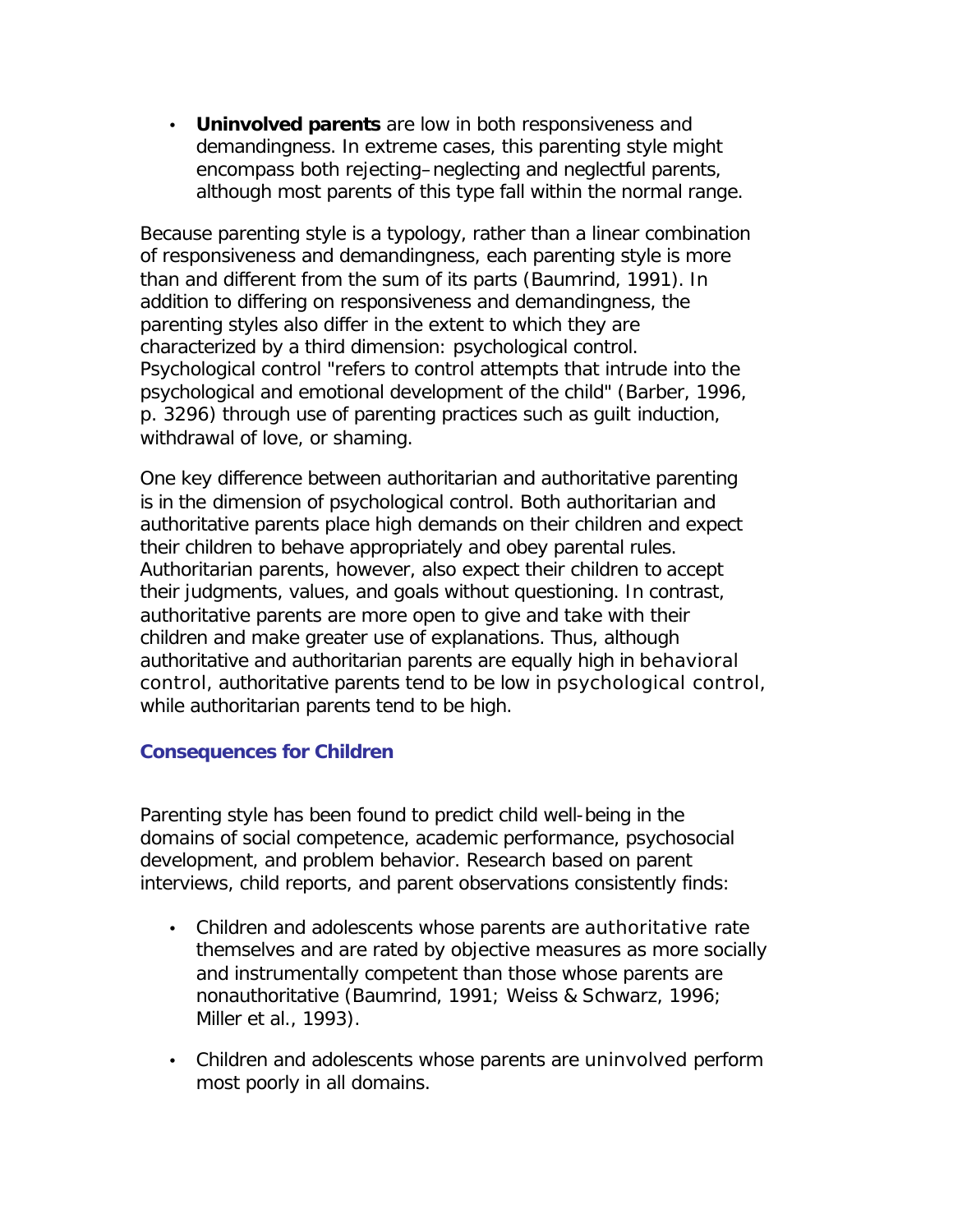In general, parental responsiveness predicts social competence and psychosocial functioning, while parental demandingness is associated with instrumental competence and behavioral control (i.e., academic performance and deviance). These findings indicate:

- Children and adolescents from *authoritarian* families (high in demandingness, but low in responsiveness) tend to perform moderately well in school and be uninvolved in problem behavior, but they have poorer social skills, lower self-esteem, and higher levels of depression.
- Children and adolescents from *indulgent* homes (high in responsiveness, low in demandingness) are more likely to be involved in problem behavior and perform less well in school, but they have higher self-esteem, better social skills, and lower levels of depression.

In reviewing the literature on parenting style, one is struck by the consistency with which authoritative upbringing is associated with both instrumental and social competence and lower levels of problem behavior in both boys and girls at all developmental stages. The benefits of authoritative parenting and the detrimental effects of uninvolved parenting are evident as early as the preschool years and continue throughout adolescence and into early adulthood. Although specific differences can be found in the competence evidenced by each group, the largest differences are found between children whose parents are unengaged and their peers with more involved parents. Differences between children from authoritative homes and their peers are equally consistent, but somewhat smaller (Weiss & Schwarz, 1996). Just as authoritative parents appear to be able to balance their conformity demands with their respect for their children's individuality, so children from authoritative homes appear to be able to balance the claims of external conformity and achievement demands with their need for individuation and autonomy.

## **Influence of Sex, Ethnicity, or Family Type**

It is important to distinguish between differences in the distribution and the correlates of parenting style in different subpopulations. Although in the United States authoritative parenting is most common among intact, middle-class families of European descent, the relationship between authoritativeness and child outcomes is quite similar across groups. There are some exceptions to this general statement, however: (1) demandingness appears to be less critical to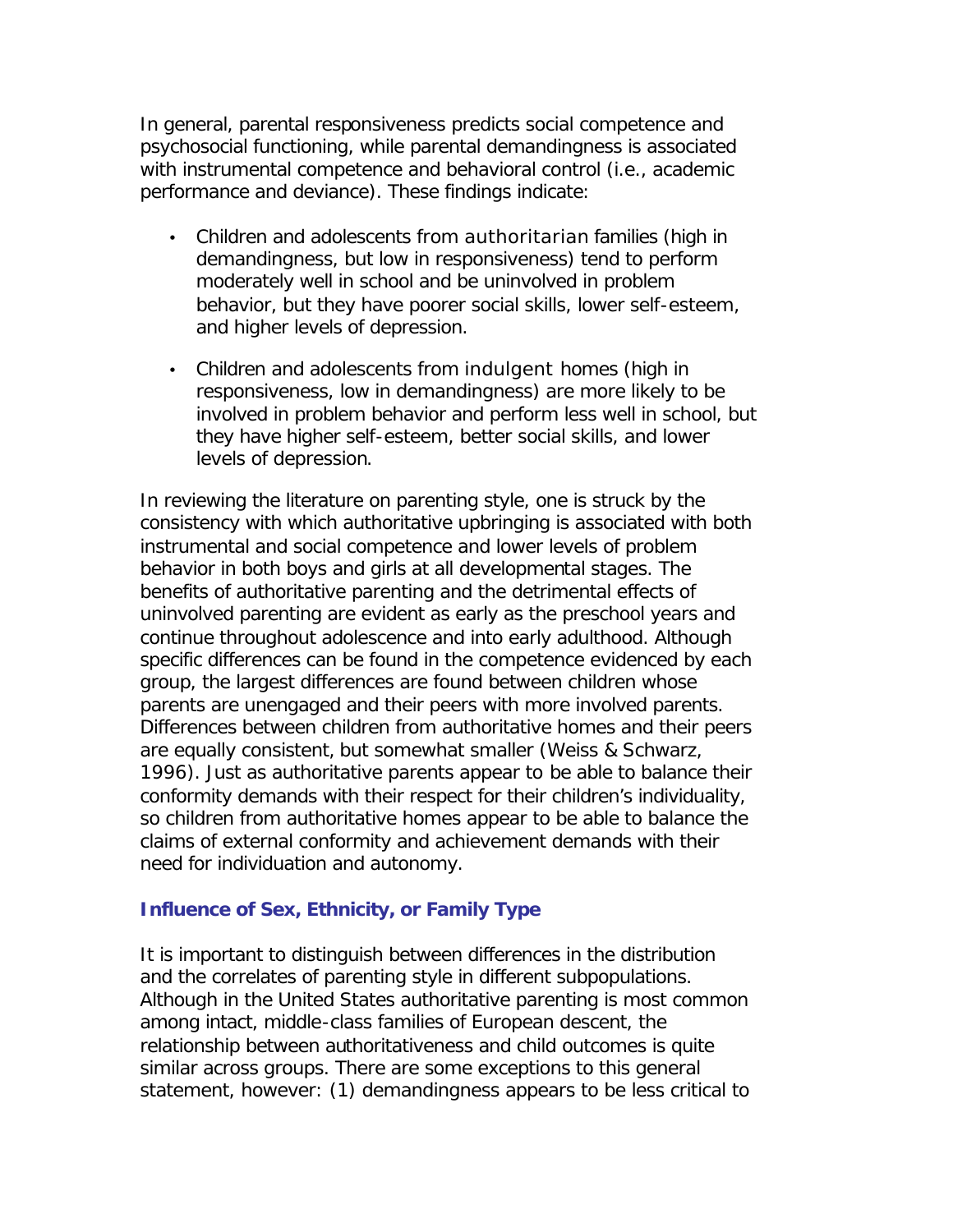girls' than to boys' well-being (Weiss & Schwarz, 1996), and (2) authoritative parenting predicts good psychosocial outcomes and problem behaviors for adolescents in all ethnic groups studied (African-, Asian-, European-, and Hispanic Americans), but it is associated with academic performance only among European Americans and, to a lesser extent, Hispanic Americans (Steinberg, Dornbusch, & Brown, 1992; Steinberg, Darling, & Fletcher, 1995). Chao (1994) and others (Darling & Steinberg, 1993) have argued that observed ethnic differences in the association of parenting style with child outcomes may be due to differences in social context, parenting practices, or the cultural meaning of specific dimensions of parenting style.

## **Conclusion**

Parenting style provides a robust indicator of parenting functioning that predicts child well-being across a wide spectrum of environments and across diverse communities of children. Both parental responsiveness and parental demandingness are important components of good parenting. Authoritative parenting, which balances clear, high parental demands with emotional responsiveness and recognition of child autonomy, is one of the most consistent family predictors of competence from early childhood through adolescence. However, despite the long and robust tradition of research into parenting style, a number of issues remain outstanding. Foremost among these are issues of definition, developmental change in the manifestation and correlates of parenting styles, and the processes underlying the benefits of authoritative parenting (see Schwarz et al., 1985; Darling & Steinberg, 1993; Baumrind, 1991; and Barber, 1996).

## **For More Information**

Barber, B. K. (1996). Parental psychological control: Revisiting a neglected construct. *Child Development, 67*(6), 3296-3319.

Baumrind, D. (1989). Rearing competent children. In W. Damon (Ed.), *Child development today and tomorrow* (pp. 349-378). San Francisco: Jossey-Bass.

Baumrind, D. (1991). The influence of parenting style on adolescent competence and substance use. *Journal of Early Adolescence, 11*(1), 56-95.

Chao, R. K. (1994). Beyond parental control and authoritarian parenting style: Understanding Chinese parenting through the cultural notion of training. *Child Development, 65*(4), 1111-1119..